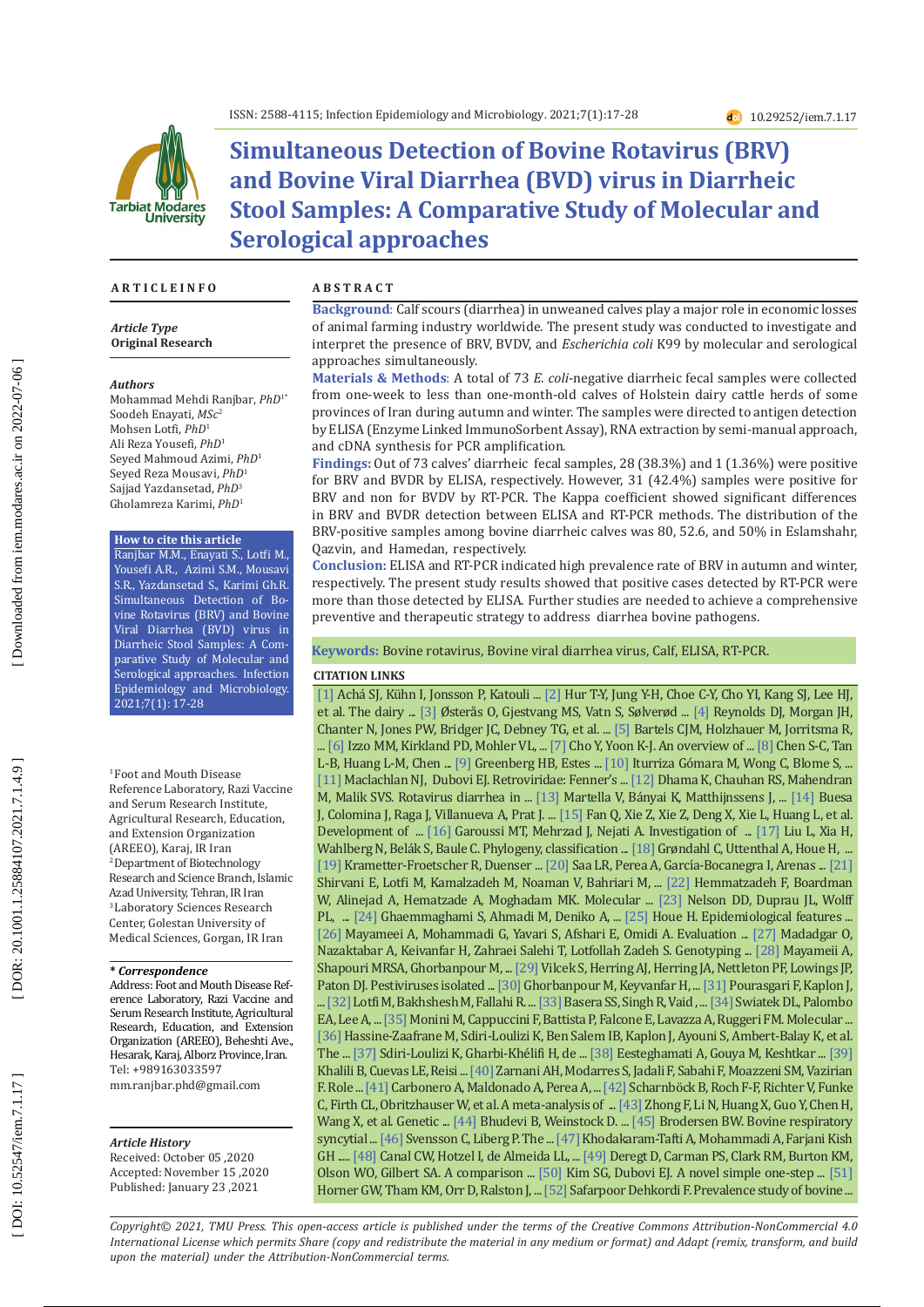## **Introduction**

Calf diarrhea (scours) plays a major role in economic losses in cattle husbandry industry worldwide because of causing high mortality and morbidity rate  $[1-4]$ . According to the National Animal Health Monitoring System (NAHMS) for U.S. (http://nahms. aphis.usda.gov/dairy/index.htm) as well as East Asia dairy  $[2]$ , the calf diarrhea is responsible for approximately more than 50% of deaths in diarrheic unweaned calves. The main causative agents of enteric infections, such as viruses (rotavirus, coronavirus, bovine viral diarrhea virus 1 and 2, and etc.), bacteria (*Escherichia coli* K99 (F5), in rare cases *Clostridium* spp. and *salmonella*), and protozoa (*Cryptosporidium parvum*) are involved in the development of calf scouring  $[5-6]$ . The epidemiology of infectious agent and the incidence of related disease are influenced by geographical region, farm management, preventive and control measures, and herd size [7]. Although the cattle husbandry industry has made great improvements, calf diarrhea has still remained as a problematic issue needing continuous intelligent prevention and  $control$  strategies  $^{[7]}$ .

BRVs, composing of 11 double-stranded RNA segments, are RNA viruses belonging to the genus Rotavirus and the family Reoviridae with seven serogroups (A-G). BRVs mostly belong to the group A. These viruses are detected by antigenic similarity of the intermediate capsid protein (VP6), which is responsible for infectivity  $[8-9]$ . BRVs are characterized as the main viral etiological agents of acute calf diarrhea  $[8, 10-11]$  with a very short incubation period (12∼24 h), which cause maldigestive and malabsorptive diarrhea in unweaned calves with the age ranges from five day to less than three weeks [12-13]. Moreover, there are strong concerns about the interspecies transmission and genetic reassortment between human and

domestic animal rotaviruses (such as bovine, feline, canine, and swine)  $[13]$ The common laboratory methods used to diagnose BRVs include viral isolation, electron microscopy (EM), Capture ELISA (Enzyme linked immunosorbent assay), latex agglutination, fluorescence immunoassay, polyacrylamide gel electrophoresis (PAGE), hybridizationpoint detection method, and real time PCR [7, 14-15]. Continuous and accurate detection of BRV is essential for a better understanding of viral epidemiology and prevalence within the country to develop strategies and programs for vaccination, therapy, control, and awareness of the risk of zoonotic transmission.

Another important viral causative agent enumerated in calf diarrhea is bovine viral diarrhea virus (BVDV) which was first identified with serum neutralization (NS) test by Mirshamsy et al. in 1970 in Iran [16]. BVDV is a member of the family Flaviviridae characterized by their positive-sense single stranded RNA genome [17]. Most domestic and wild animals could be infected by direct transmission and act as a reservoir. Causing potential persistent infection (PI), BVDV leads to primary damage to enterocytes and co-infection with replication in crypt enterocytes and lesion formation  $[7]$ .

The virus causes symptoms in the reproductive, digestive, and respiratory systems and causes major economic losses to herd husbandry  $[20]$ . The environmental factors and principled herd management help control and treat BVDV infection [20]. Although sero-positivity in older cattle are more than younger animals  $[21]$ , the first outbreak of gastro-neuro-pathogenic BVDV infection with server clinical signs in Iran was reported in calves [22]. Pestiviruses vertical transmission plays an important role in epidemiology, pathogenesis, and persistence infection (PI) in animals which shed the infection in flocks and herds [23].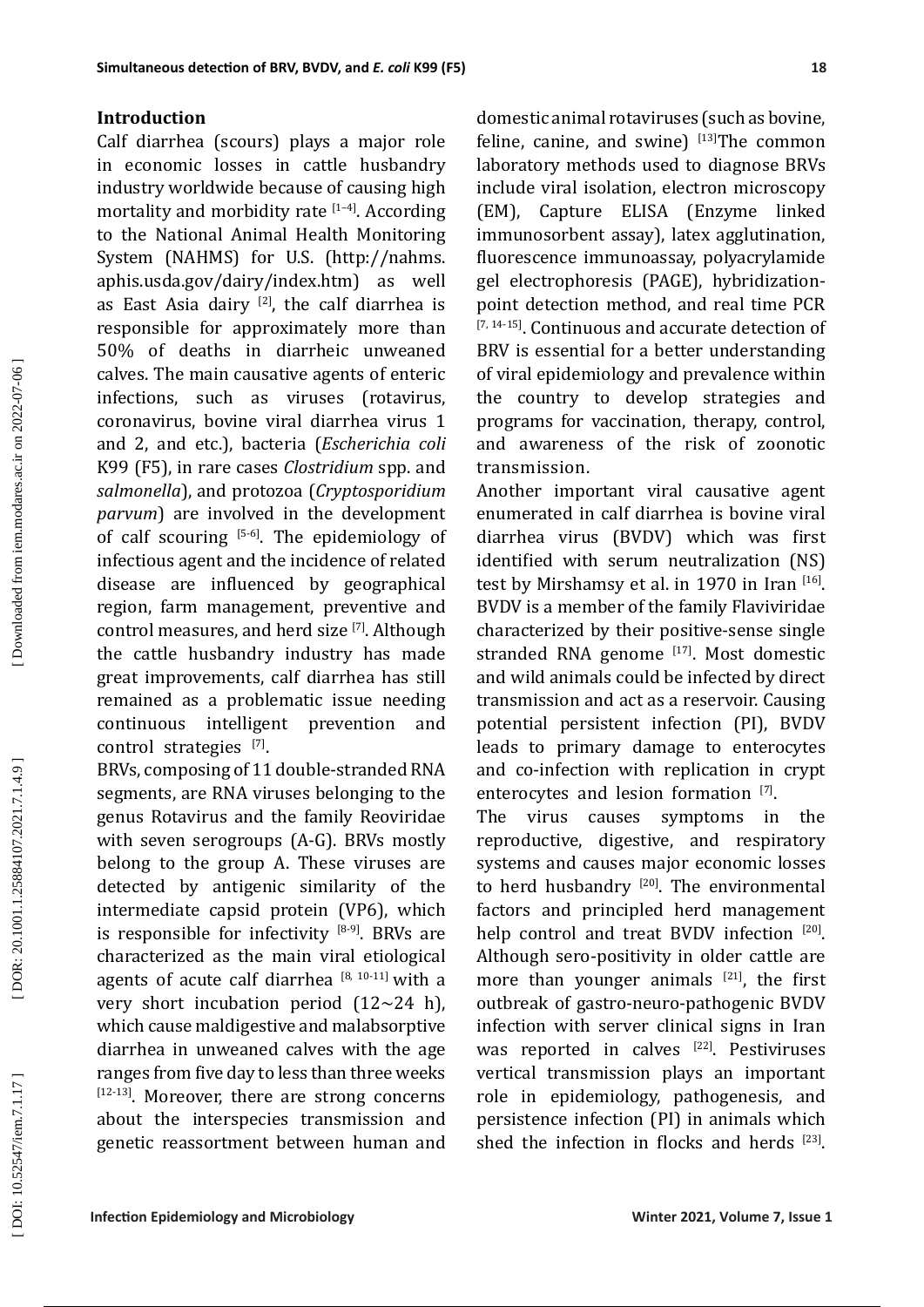The sero-molecular prevalence of BVDV infection varies in different countries and even between different provinces/regions within a country  $[24-26]$ .

There is no report on BVDV detection by more reliable and sensitive methods such as RT-PCR and ELISA assays in Iran yet.

There are several reports on antigenic and molecular detection of BRV in calves in Iran[26]; however, simultaneous detection of viral infectious agents by ELISA and RT-PCR methods and comparison of these techniques have not yet been reported.

The epidemiological studies in Iran have shown that the prevalence rate of bovine rotavirus in diarrheic calves varies from 26.9 to 49.4%, depending on the sample collection season and province [26-28]. Therefore, it is essential to perform continuous, comprehensive, and up-to-date studies to more accurately determine the prevalence of BRV and BVDV in diarrheic calves (in both infected and PI calves) by serological and more precise methods such as RT-PCR.

**Objectives:** The objectives of the present study were to investigate the prevalence of rotavirus diarrhea in dairy calves by serological and molecular methods in some provinces of Iran and to compare the diagnostic efficiency of ELISA and RT-PCR as well as to study the seasonal and geographical frequency of BRV and BVDV in *E. coli* k99-negative diarrheic fecal samples of calves.

# **Materials and Methods**

Principles of procedure: All experiments were performed in compliance with the relevant laws and institutional guidelines using methods approved by the committee of Razi Vaccine and Serum Research Institute, IR Iran.

Sample collection: A total of 73 *E. coli*-negative diarrheic fecal samples were collected for this cross-sectional study from one-week to less than one-month-old calves with clinical signs of diarrhea, diagnosed by veterinarians using ELISA assay, from the industrial and semiindustrial Holstein dairy cattle herds of Alborz (Karaj), Tehran (Varamin, Shahriar, Eslamshahr, and Robatkarim), Qazvin, Hamedan, Qom, and Golestan provinces (Figure 1) and immediately stored at -20 ℃ for further study. The stool samples were collected along with the demographic data during autumn and winter from September 2018 to March 2019.



**Figure 1)** Infographic map of Iran and the location of provinces sampled in the present study. Six provinces (including Tehran, Alborz, Ghazvin, Hamedan, Ghom, and Golestan) were targeted, and they have important and central role in dairy production.

**ELISA (Enzyme-Linked Immunosorbent Assay)**: A total of 85 stool samples were tested using a commercial sandwich Bio-X (BIO K 343 Monoscreen AgELISA Bovine rotavirus / sandwich, double wells) antigen detection ELISA kit from SPRL, Belgium Co., used for BRV. The IDEXX® BVDV AgELISA kit helps identify bovine viral diarrhea virus in diarrhea samples. The tests were followed according to the instructions of the manufacturer.

An ELISA reader was set at 450 nm, and all steps were followed according to the manufacturer's instructions. The sensitivity and specificity of the ELISA technique for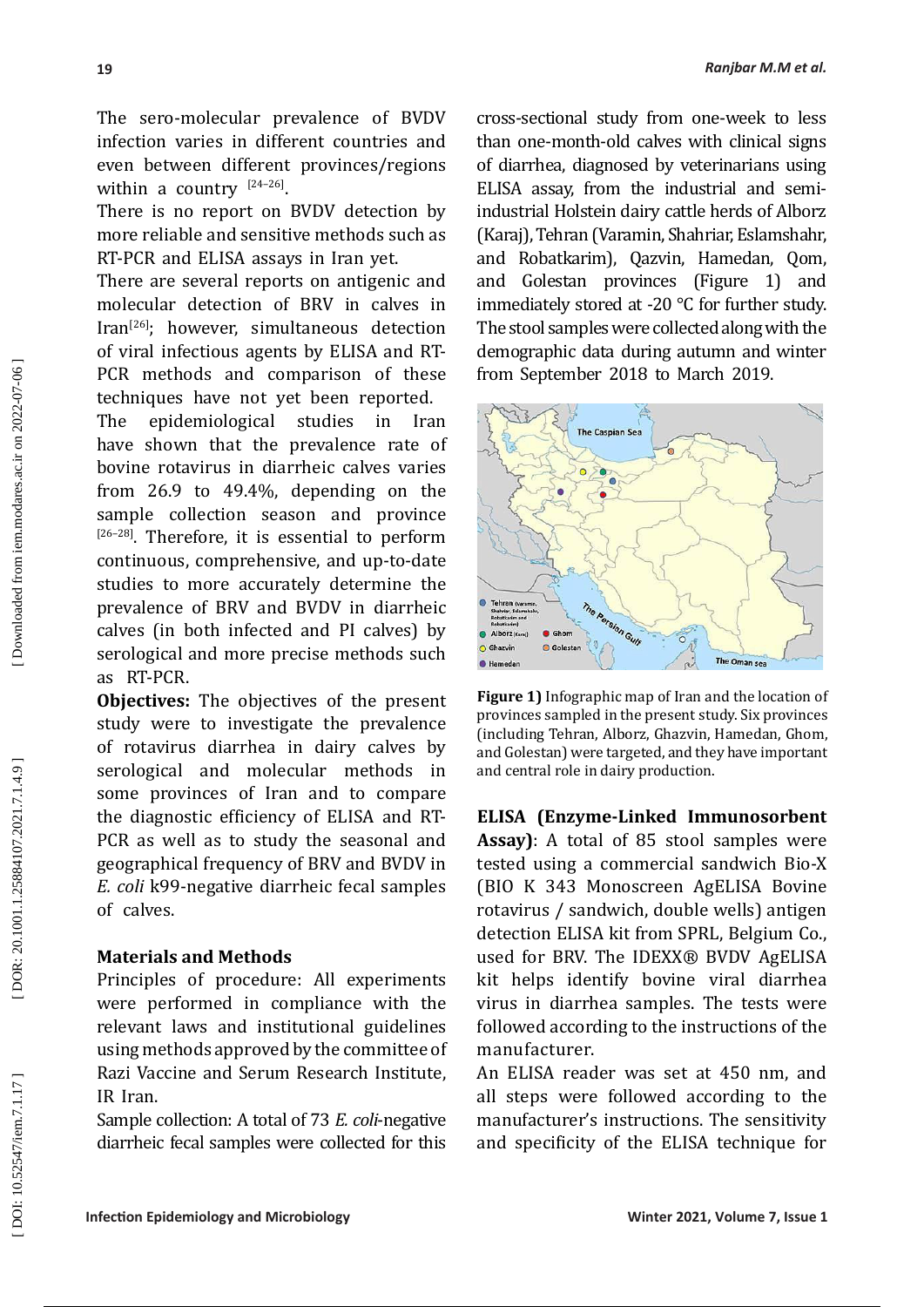the detection of these pathogens is at least as good as the more classical techniques with very similar results. Also, the ELISA technique is rapid and reliable, especially suitable for analyzing a significant number of samples.

Moreover, ELISA (AbELISA) kit was used for serodiagnosis of *E. coli* F5 attachment factor (BIO K 295 Monoscreen AbELISA *E. coli* F5 (K99)) (bio-X Diagnostics ®, Belgium), as a blocking test for blood sera and plasma. ELISA Microplate was coated by a monoclonal antibody specific for F5 attachment factor of *E. coli* .

Sample preparation for RT-PCR: Initially, 10% (W/V) stool samples suspension was prepared using double-distilled water by homogenizing with mortar, then 100 µl of supernatant was centrifuged at 3000 rpm for 15 min at 4 °C in a refrigerated centrifuge . **RNA extraction:** The supernatant of centrifuged stool samples was transferred to 2 mL tubes, and 1 mL of ice-cold RNXplus solution (CinnaGen, Iran; RNX-Plus is a Guanidine/phenol solution for total RNA isolation from homogenized sample) was added to each tube for total RNA isolation according to the manufacturer's instructions. Then the samples were vortex for 10 sec and incubated at room temperature for 5 min. Then 200 mL of chloroform was added to each tube. The tubes were shaken for 15 sec and incubated at 4 ℃ for 5 min. In continue, the samples were centrifuged at 12,000 rpm and 4 ℃ for 15 min. The aqueous supernatant phase was transferred to new RNase-free 1.5 mL tubes, and to which equal volume of Isopropanol was added with gentle inverting and then incubated on ice for 15 min. The samples were centrifuged at 12,000 rpm and 4 ℃ for 15 min. The supernatant was discarded, and 1 mL of 75% ethanol was added, shortly vortexed to dislodge the pellet, and then

centrifuged at 4 ℃ for 8 min at 7,500 rpm. The supernatant was discarded, and the pellet was left to be dried at room temperature for few minutes. Finally, each sample pellet was re -suspended in a 50 µL of DEPC-treated water and placed in a 50 ℃-water bath for 7 min. The purity, yield, and integrity of the extracted total samples RNAs were determined by NanoDrop spectrophotometer (Thermo fisher scientific, Waltham, MA, USA), and the 260/280 UV absorption ratio was calculated. The extracted RNA was directly used for synthesis of cDNA or stored at  $-70$  °C.

**cDNA synthesis:** Sinaclon first strand cDNA synthesis Kit was employed for cDNA synthesis of both BRV and BVDV with some modifications. At first,  $1 \mu L$  (0.20  $\mu$ g) of random hexamer primer was added to 8 μL of extracted RNA and 5 μL of DEPC (Diethyl pyrocarbonate)-treated water in a nuclease free micro-tube, and the mixture was heated at 95 ℃ for 5 min and then cooled on ice for 2 min. Then cDNA synthesis mixture was prepared as follows; 2 μL of 10mM dNTP mix, 0.5 μL (20u) of RNase Inhibitor, 0.5 Μ-MuLV reverse transcriptase, and 2 μL of 10X RT reaction buffer were added to each tube, resulting, with DEPC, in a final volume of 20 μL. Then the mixture was incubated at 25 ℃ for 10 min, 42 ℃ for 70 min, and 90 ℃ for 5 min. The cDNA was stored at –20 ℃ until use.

Reverse Transcriptase PCR (RT-PCR) amplification: For the molecular detection of bovine rotavirus, VP6 gene was amplified using a primer set given in Table 1 as described by Iturriza Gómara et al. (2002) <sup>[10]</sup>. PCR conditions were optimized for the amplification of VP6 gene (348 bp) of bovine rotavirus and 5ʹ UTR gene of BVDV. Optimized reaction mixture for PCR consisted of 2.0 µL of cDNA, 2.0 µL of 2 mM PCR buffer, 2.5 µL of 25 mM dNTPs, 2.5  $\mu$ L of MgCl<sub>2</sub>, 3.0  $\mu$ L of 10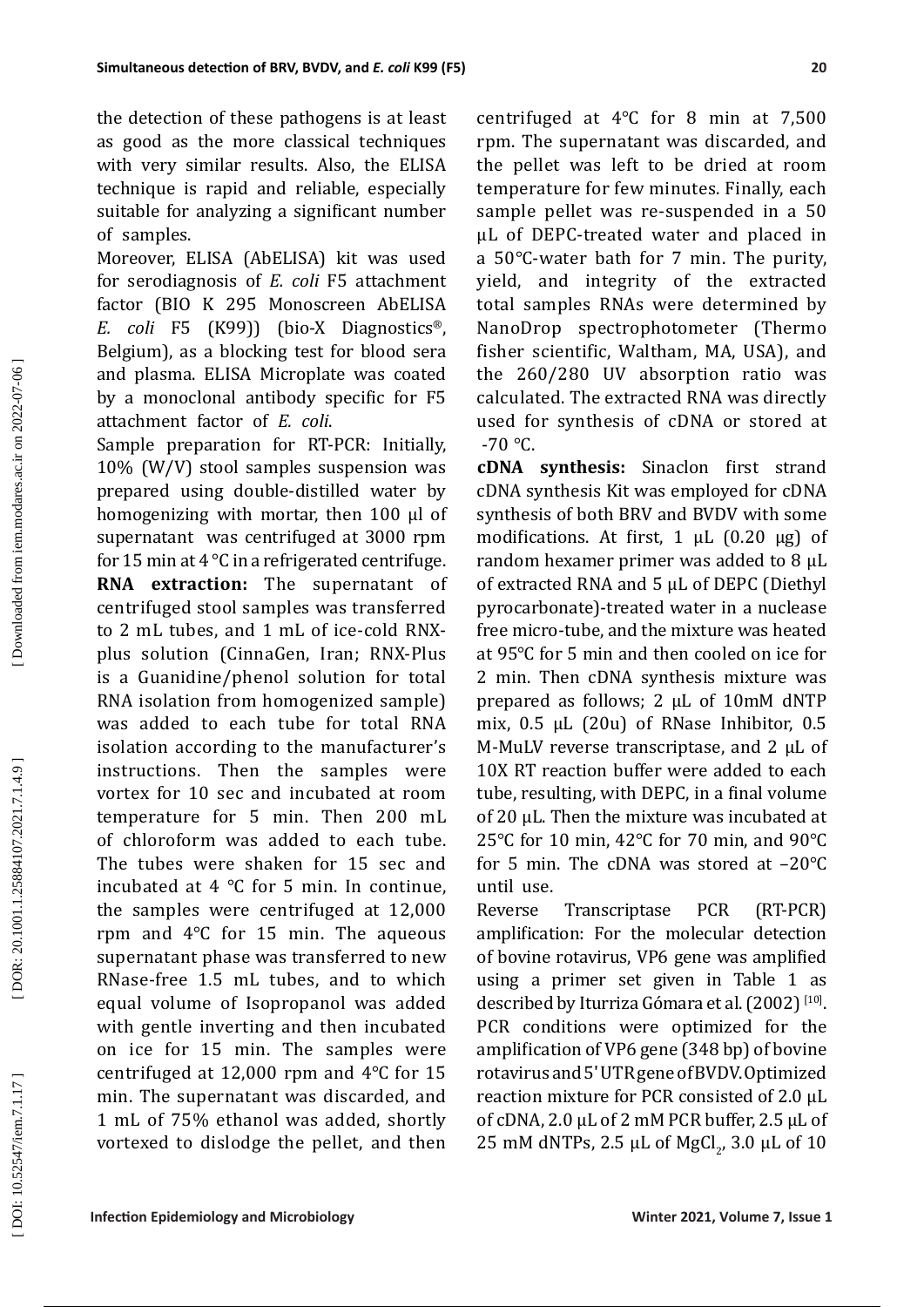| <b>Primer Name</b>             | Primer Sequence (5' -3')                       | <b>Sense</b> | <b>Primer Length</b> | <b>Expected</b><br><b>Amplicon</b> |  |
|--------------------------------|------------------------------------------------|--------------|----------------------|------------------------------------|--|
| VP6-F3                         | 5'-GACGGVGCRACTACATGGT-3'<br>$(nt: 737-755)$   | $+$          | 19                   | 348                                |  |
| $VP6-R3$                       | 5'-GTCCAATTCATNCCTGGTG-3'<br>$(nt: 1116-1098)$ |              | 19                   |                                    |  |
| Pan-pestivirus<br>primer, p324 | 5'-ATGCCCWTAGTAGGACTAGCA-3'                    | $+$          | 21                   | 288                                |  |
| p326                           | 5'-TCAACTCCATGTGCCATGTAC-3'                    |              | 21                   |                                    |  |

**Table 1)** Primers and thermal timing program used to detect BRV and BVDV.

| <b>Target</b> | Initial<br><b>Denaturation</b> | <b>Denaturation</b> | <b>Annealing</b> | <b>Extension</b>                         | Final<br><b>Extension</b> | Cycle |
|---------------|--------------------------------|---------------------|------------------|------------------------------------------|---------------------------|-------|
| <b>BRV</b>    | $94^{\circ}$ C, 5 min          | 94 $°C$ , 40 sec    |                  | 55°C, 30 sec 72°C, 30 sec 72°C, 5 min    |                           | 40    |
| <b>BVDV</b>   | $95^{\circ}$ C, 3 min          | 95 $°C$ , 40 sec    |                  | 56 °C, 30 sec 72 °C, 20 sec 72 °C, 5 min |                           | 40    |
|               |                                |                     |                  |                                          |                           |       |

pmol VP6-1 F, 6.0 µL of 10 pmol VP6-2 R, 0.5  $\mu$ L of *Taq* DNA Polymerase, and 6.5  $\mu$ L of dH<sub>2</sub>O. 2 Timing program and conditions for the amplification of the VP6 gene of bovine rotavirus are presented in Table 1. Steps 2-4 were repeated 40 times to get the required products of VP6 and 5ʹ UTR genes amplification. To analyze the PCR amplification products, agarose gel electrophoresis was performed. Thus, 1.2% gel was prepared, and 1μL of 100 bp DNA ladder along with the PCR product was run at 90 volts for 55 min. Also, details of PCR for BVDV are arranged in Table 1. Panpestivirus primers (p324 F and p326) were used for BVDV detection  $[29]$ .

**Gel electrophoresis and visualization:**  PCR products were visualized by agarose gel electrophoresis (1.2%) in TBE (Tris Base, boric acid, EDTA, pH 8, 0.5 M) with Safe-stain staining following 55 min electrophoresis at 90 V. Also, 100 bp Plus DNA Ladder (Fermentas, Germany) was used as marker on each gel run. Samples that showed bands with corresponding weights at Table 1 were considered as positive.

**Sequencing, registering, and BLASTing of sequences:** For verification of BRV amplified fragments, positive samples of PCR products were prepared and directed for sequencing using standard Sanger sequencing technology to Microsynth Company (Microsynth, Switzerland). Finch TV (Geospiza Inc, Seattle, USA) and BioEdit 6.6.9 software were used to view, analyze, and edit the sequences. Finally, a sequence was submitted directly by authors GenBank database by BankIt tool. After registering the sequences, sequenced data were directed to Blast and compared against<br>the GenBank library using the BLAST tool (<http://blast.ncbi.nlm.nih.gov/Blast.cgi>). **Statistical analysis:** For statistical data analysis, frequency distribution was applied. Also, the association between qualitative variables was examined using Chi-square, and a *p* value of <.05 was considered as statistically significant. SPSS software Ver. 22 was used for data analysis.

# **Findings**

**Molecular and antigen detection:** In this study, among the 73 diarrheic fecal samples collected during the entire two seasons, BRV antigen was detected in 28 (38.3 %) samples using antigen capture sandwich ELISA. Also, 31 (42.4 %) samples were found to be positive for rotavirus using RT-PCR test. The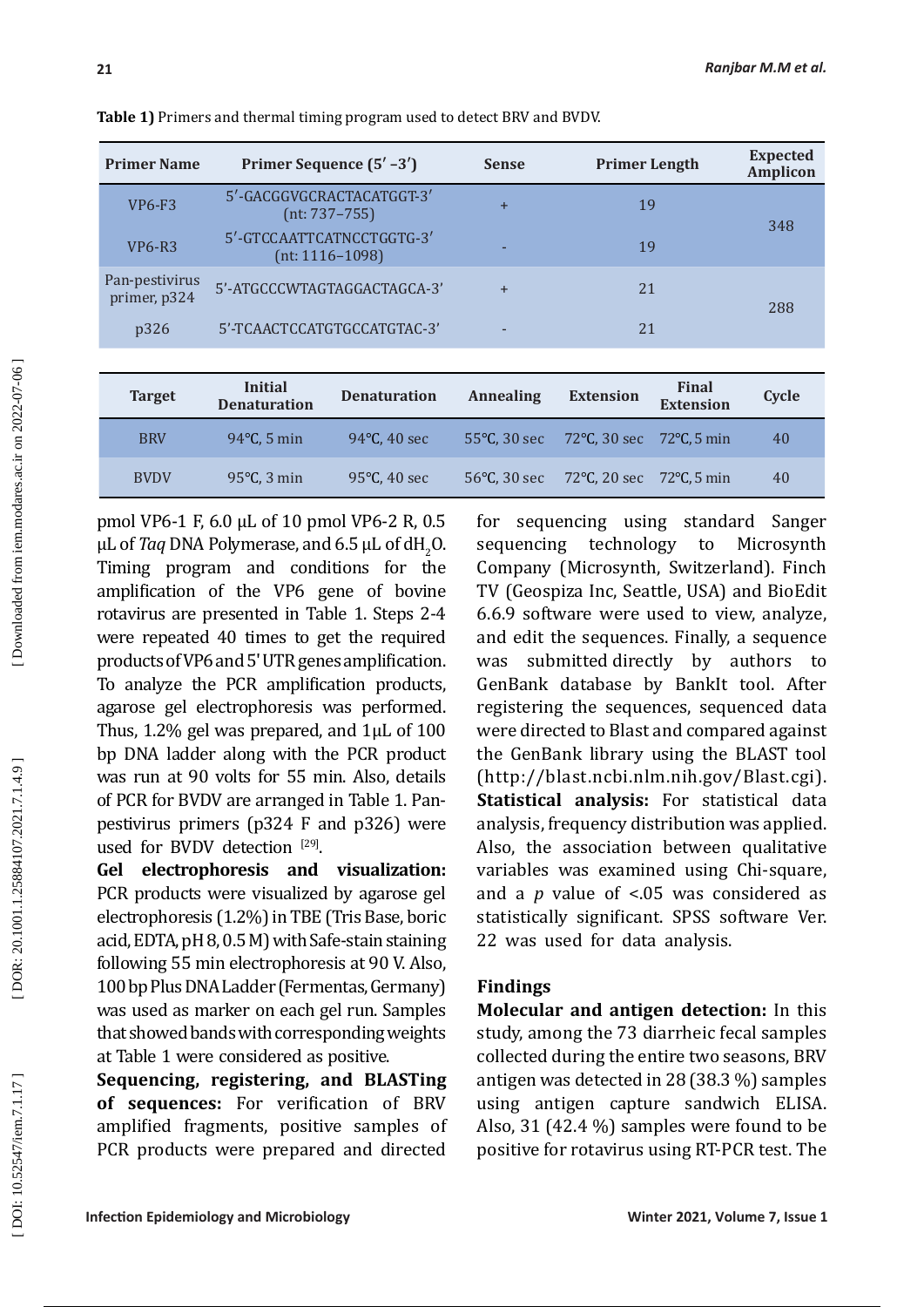| <b>Symmetric Measures</b>    |       |                                |                        |              |  |  |  |  |
|------------------------------|-------|--------------------------------|------------------------|--------------|--|--|--|--|
|                              | Value | Asymp. Std. Error <sup>a</sup> | Approx. T <sup>b</sup> | Approx. Sig. |  |  |  |  |
| Measure of Agreement (Kappa) | 0.404 | 0.108                          | 3.462                  | 0.001        |  |  |  |  |
| No. of Valid Cases           | 73    |                                |                        |              |  |  |  |  |

**Table 2)** Measurement of the Kappa coefficient. As shown, the results of the two tests do not agree.

a. Not assuming the null hypothesis.

b. Using the asymptotic standard error assuming the null hypothesis.



**Figure 2)** Comparison of rotavirus prevalence in diarrheic calves in Iranian industrial and semi-industrial dairy herds, measured during autumn and winter via different diagnostic methods.



**Figure 3**) RT-PCR amplification of conserved part of VP6 gene of bovine group A rotavirus with  $\sim$  348 bp amplicon; from right to left: Lane 1: positive control, Lane 2: 100 bp plus DNA ladder, and Lane S: positive samples

Kappa coefficient (ELISA and RT-PCR) was 0.404, indicating that the results of two tests were inconsistent (Table 2). Only one sample from Hamedan province was BVDV positive (OD=0.506) using ELISA, and this sample was negative for rotavirus using ELISA and



**Figure 4)** RT-PCR amplification of conserved part of 5' UTR gene of BVDV with  $\sim$ 288 bp amplicon; from right to left: Lane 1: positive control (C+), Lane 2: 100 bp plus DNA ladder, Lane 3: negative control (C-), other lanes: samples

PCR. But in RT-PCR by positive control, this sample and all other samples were negative for BVDV.

In addition, the distribution of the positive samples by city showed that 80, 52.6, and 50% of samples collected from Eslamshahr, Qazvin, and Hamedan were BRV positive, respectively, indicating the high prevalence rate of BRV in these cities/provinces. In most cities/provinces, the results of ELISA and PCR tests for BRV detection were almost the same, but in Islamshahr and Shahriar, the percentage of ELISA-positive samples was higher than that of PCRpositive samples, and in Shahriyar, PCRpositive cases were screened as negative by ELISA.

In addition, BRVA positive samples by ELISA and RT-PCR tests were 42% (14 from 33)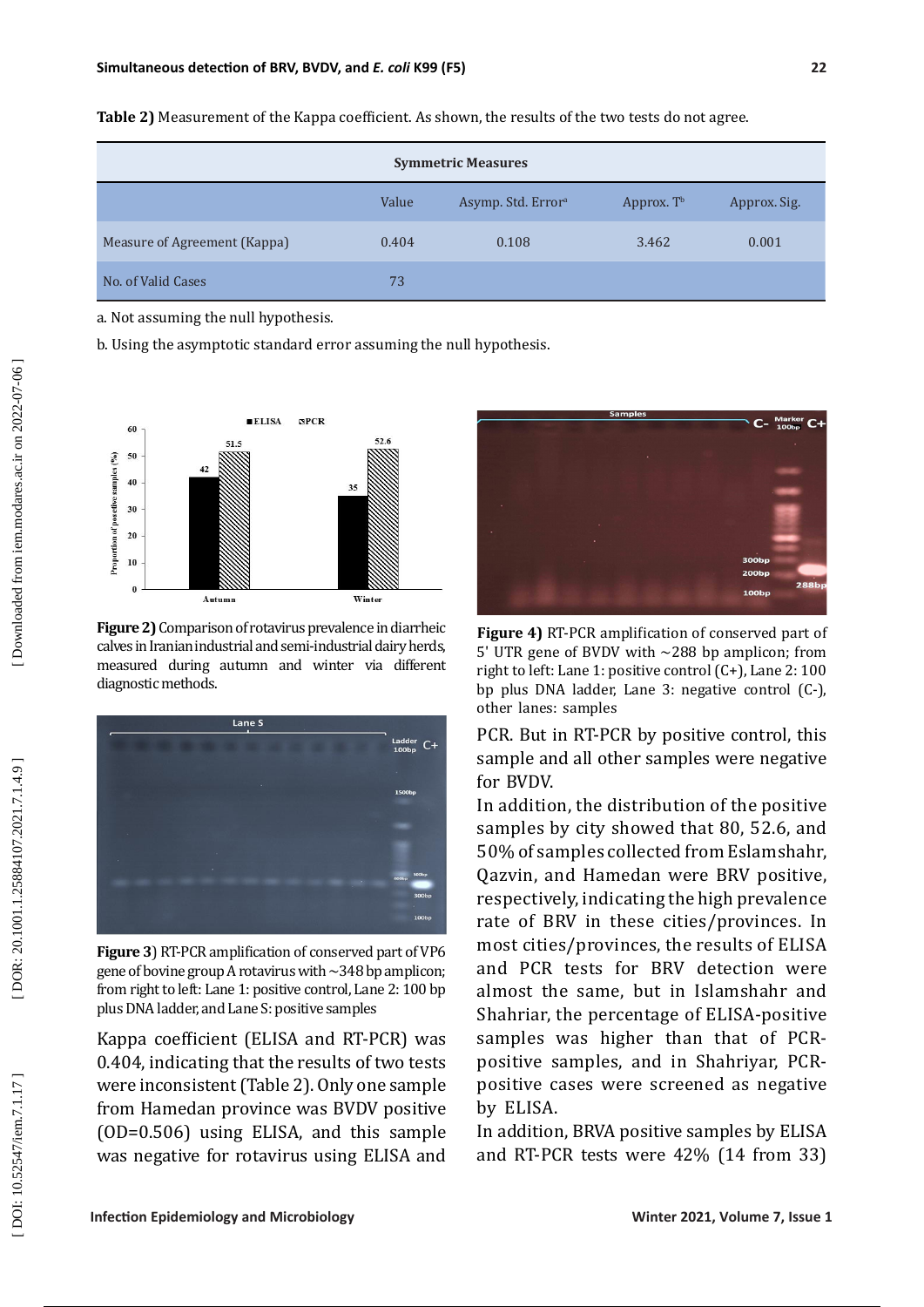and 51.5% (17 from 33) in autumn, and 35% (14 from 40) and 52.6% (10 from 19) in winter, respectively, suggesting that the prevalence rate was significantly higher in autumn using ELISA, while it was higher in winter using RT-PCR (Figure 2). In case of BVDV, only one ELISA-positive sample was reported in autumn. Furthermore, all the samples by ELISA assay were negative for *E. coli* F5 antigen (K99).

**Electrophoresis, sequencing, and BLASTing:** After RNA extraction and cDNA synthesis, the PCR amplification was done for VP6 and 5ʹ UTR genes. After visualization of 348 bp bonds in gel electrophoresis, amplified fragments were sent to Macrogen Co., South Korea for direct sequencing. Partial VP6 genes sequencing data quality was confirmed by Finch TV software (Geospiza Inc, Seattle, USA). Nucleotide sequences of partial VP6 genes of Iranian BRV were used as entry data to search for probable most similar sequences in NCBI BLAST database.

Electrophoresis results are demonstrated in Figure 3 (for bovine rotavirus) and Figure 4 (for BVDV).

# **Discussion**

Using both antigen detection and molecular methods, the present study results showed that rotavirus had a high prevalence rate among diarrheic calves (approximately 40%, 38.3% by capture sandwich ELISA and 42.4% by RT-PCR). This result is consistent with the results of previous studies in Iran, reporting high prevalence rates of BRV infection in dairy farms of different province of Iran (such as Tehran, Mashhad, Fars, Markazi, Chaharmahal and Bakhtiari, Khorasan, West Azerbaijan, etc.)  $[26, 30]$ . Madadgar et al.  $(2015)^{[27]}$  using only ELISA technique reported that out of 109 samples collected from some provinces of Iran, 28.2% were positive for bovine rotavirus

group A (BRVA). Also, Pourasgari et al.  $(2016)$  <sup>[31]</sup> using RT-PCR method showed that 49.4% (125 out of 253) of the samples were positive for bovine RV. Another study examining the association between rotavirus and diarrhea in newborn calves in some industrial dairy herds using ELISA revealed that RVA was positive in 29.5% of cases  $^{[26]}$ .

In another study, by isolation of BRV from diarrheic fecal samples of calves in Tehran and Alborz provinces, out of 41 samples, the cytopathic effect (CPE) were observed in 13 samples (31.7%) (4 samples from Shahriar, 5 samples from Robatkarim, 3 samples from Eslamshahr, and 1 sample from Pakdasht) [32]A review of literature in different countries of the world revealed that the prevalence rate of rotavirus in screened diarrheal calves varied from 10 to 94% (with 5-20% mortality rate) and in Iran, it varied from 26.9 to 34% in neonatal calves, depending on the methods of detection, breed, season, and province under study [12, 26, 33]. It has been reported that the average incidence and prevalence of the infection is between 30-40% [34]. Our results in Iran are consistent with the reported average rate and similar to these findings.

Molecular based methods such as RT-PCR are successfully used as a reliable epidemiological test for BRV detection, although there are complexities in the detection of novel or uncommon rotavirus genotypes and mixed infections  $[10, 35]$ . Moreover, RT-PCR is a more promising technique than ELISA and some other techniques as well as is considered as a confirmatory technique for detecting group A rotaviruses because only a very small quantity of RNA is necessary [33]. To confirm this, in this study, the positive cases detected by RT-PCR were more than those detected by ELISA test.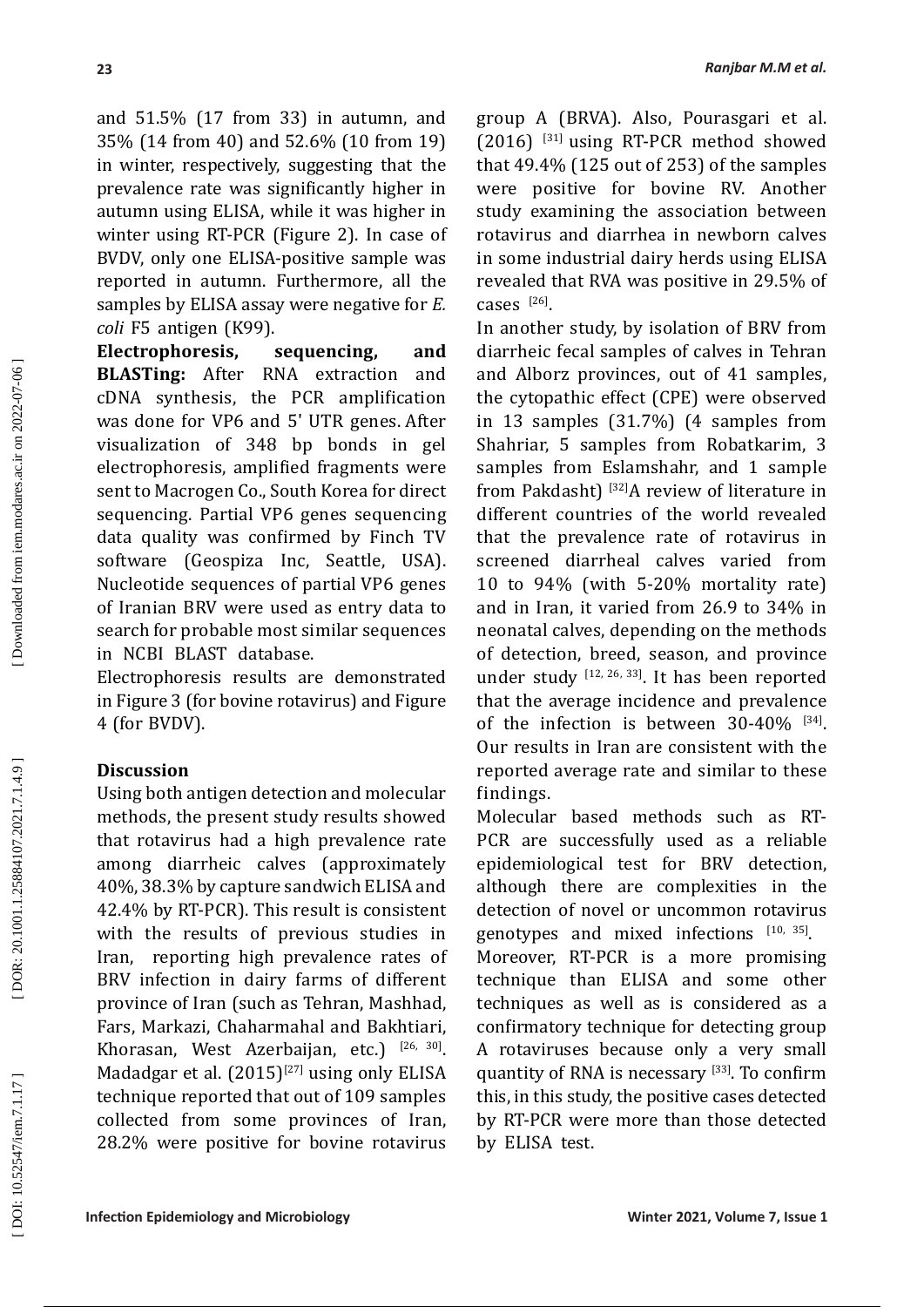Previous studies have reported higher rates of rotavirus genus infection mainly between November and April in the world  $[36-37]$ , including Iran [38–40]

This study showed similar results and a high prevalence rate of BRV infection in winter season.

Serological studies on the prevalence rate of BVDV in adult cattle and buffalo (over 1 year) have generally reported a prevalence rate between 20-60%, indicating a high rate of infection in Iranian herds. The serological prevalence of this agent in Europe and America is much lower than in Asian, African, and Latin American countries  $[41-43]$ .

Accurate detection and elimination of persistently infected (PI) calves, those calves born from cows exposed to BVDV virus during 30-150 days of gestation, by seromolecular methods is of great important in controlling the transmission of the virus and overall herd health management [44-46]. Therefore, the double-edged purpose of the current study was to comparatively detect BVDV and BRV by capture ELISA and RT-PCR assays simultaneously in diarrheic fecal samples of calves with respect to demographic data. This study was the first detection of BVDV in calves' diarrhea samples by both ELISA and PCR methods. Only one sample from Hamedan province was BVDV-positive in ELISA assay, but in RT-PCR, all the samples were negative, and PCR did not confirm the ELISA-positive sample.

Different methods are used to detect naturally infected and PI calves [47], RT-PCR which is used both as a primary method and as a confirmatory method, is a rapid, sensitive, and more adaptable technique for detecting pestiviruses nucleic acids in a variety of clinical samples [48–50]. Also, antigen capture ELISA and cell culture immunoperoxidase tests for detecting

BVDV are more time-consuming and laborintensive than RT-PCR method [51-52]. PI calves shedding viruses by secretion and excretion into the herd population for a long time, are known as the major source of BVDV infections in herds  $[7, 23]$ . Detection of these calves in herds are of great important in animal health management.

# **Conclusion**

The use of molecular (PCR-based techniques) and antigen detection (such as ELISA) methods, as epidemiological data gathering tools, to evaluate the prevalence and incidence of BRV and BVDV, as common causative agents of calf diarrhea, facilitates the design of future strategies and programs to control, manage, and develop effective mass vaccination for the disease. Besides, it helps better understand the roles of different microorganisms and seasons in the occurrence of diarrhea syndrome.

**Acknowledgements:**This work was funded in part by Razi Vaccine & Serum Research Institute, Karaj, Iran (Grant No. 2-18-18- 091-960991).

**Ethical Permisions:** The project and data collection procedure were approved by the Ethics Committee of the Razi Vaccine and Serum Research Institute, Karaj, Iran **.**

**Conflicts of Interests:** The authors declared no competing interest.

**Authors' Contributions:** Conceptualization: MMR; Data curation and formal analysis: SE, SRM and GRK; Investigation: SE; Methodology and project administration: MLK, ARY, SMA, SRM and SY; Supervision: MMR; Validation: MMR, SE, ML, ARY, SMA, SRM, SY and GK; Writing of original draft: MMR; Writing, reviewing, and editing: MMR. **Fundings:** This study was financially supported by the Razi Vaccine and Serum Research Institute, Karaj, Iran.

**Consent to participate:**Not applicable.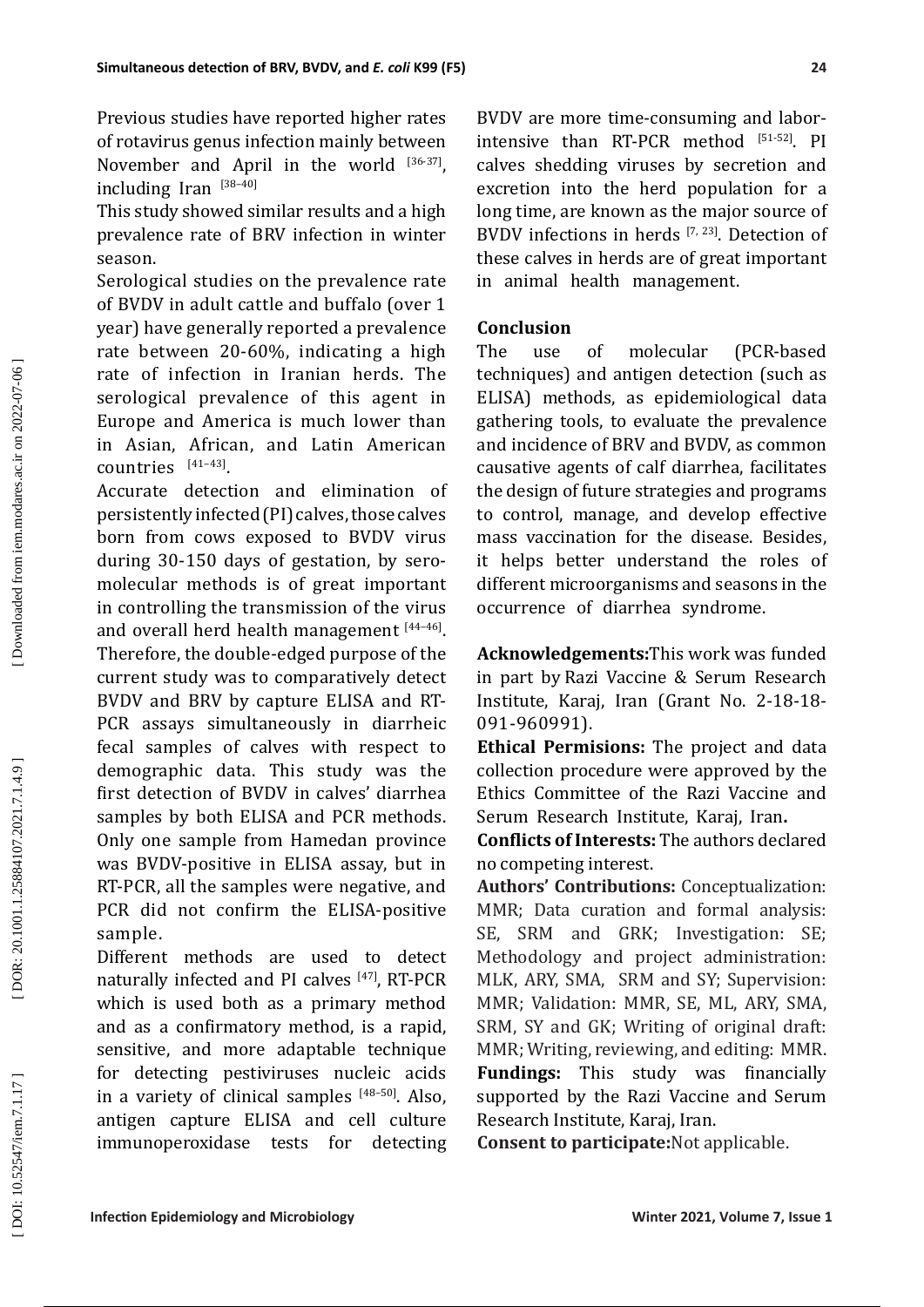# **References**

- 1. Achá SJ, Kühn I, Jonsson P, Katouli M, Möllby R. Studies on calf diarrhoea in Mozambique: Prevalence of bacterial pathogens. Acta Vet Scand. 2004;45(1):27-36.
- 2. Hur T-Y, Jung Y-H, Choe C-Y, Cho YI, Kang SJ, Lee HJ, et al. The dairy calf mortality: The causes of calf death during ten years at a large dairy farm in Korea. Korean J Vet Res *.* 2013;53(2):103–8.
- 3. Østerås O, Gjestvang MS, Vatn S, Sølverød L. Perinatal death in production animals in the Nordic countries – incidence and costs. Acta Vet Scand. 2007;49(S1):S14.
- 4. Reynolds DJ, Morgan JH, Chanter N, Jones PW, Bridger JC, Debney TG, et al. Microbiology of calf diarrhoea in southern Britain. Vet Rec. 1986;119(2):34–9.
- 5. Bartels CJM, Holzhauer M, Jorritsma R, Swart WAJM, Lam TJGM. Prevalence, prediction, and risk factors of enteropathogens in normal and nonnormal faeces of young Dutch dairy calves. Prev Vet Med. 2010;93(2–3):62– 9.
- 6. Izzo MM, Kirkland PD, Mohler VL, Perkins NR, Gunn AA, House JK. Prevalence of major enteric pathogens in Australian dairy calves with diarrhoea. Aust Vet J. 2011;89(5):167–73.
- 7. Cho Y, Yoon K-J. An overview of calf diarrhea - infectious etiology, diagnosis, and intervention. J Vet Sci. *.* 2014;15(1):1–17.
- 8. Chen S-C, Tan L-B, Huang L-M, Chen K-T. Rotavirus infection and the current status of rotavirus vaccines. J Formos Med Assoc. 2012;111(4):183–93.
- 9. Greenberg HB, Estes MK. Rotaviruses: from pathogenesis to vaccination. Gastroenterology. 2009; 136 (6): 1939– 51.
- 10.Iturriza Gómara M, Wong C, Blome

S, Desselberger U, Gray J. Rotavirus subgroup characterisation by restriction endonuclease digestion of a cDNA fragment of the VP6 gene. J Virol<br>Methods. 2002;105(1):99-103. 2002;105(1):99-103.

- 11. Maclachlan NJ, Dubovi EJ. Retroviridae: Fenner's veterinary virology. 4th ed. Elsevier, 2011,243-74.
- 12.Dhama K, Chauhan RS, Mahendran M, Malik SVS. Rotavirus diarrhea in bovines and other domestic animals. Vet Res Commun *.* 2009;33(1):1–23.
- 13. Martella V, Bányai K, Matthijnssens J, Buonavoglia C, Ciarlet M. Zoonotic aspects of rotaviruses. Vet Microbiol. 2010;140(3–4):246–55.
- 14. Buesa J, Colomina J, Raga J, Villanueva A, Prat J. Evaluation of reverse transcription and polymerase chain reaction (RT/PCR) for the detection of rotaviruses: Applications of the assay. Res Virol. 1996;147(6):353–61.
- 15. Fan Q, Xie Z, Xie Z, Deng X, Xie L, Huang L, et al. Development of a GeXP-multiplex PCR assay for the simultaneous detection and differentiation of six cattle viruses. PLoS One. 2017;12(2):e0171287.
- 16. Garoussi MT, Mehrzad J, Nejati A. Investigation of persistent infection of bovine viral diarrhea virus (BVDV) in Holstein dairy cows. Trop Anim Health Prod *.* 2019;51(4):853–8.
- 17. Liu L, Xia H, Wahlberg N, Belák S, Baule C. Phylogeny, classification, and evolutionary insights into pestiviruses. Virology. 2009;385(2):351–7.
- 18. Grøndahl C, Uttenthal A, Houe H, Rasmussen TB, Hoyer MJ, Larsen L. Characterisation of a pestivirus isolated from persistently infected mousedeer (Tragulus javanicus). Arch Virol *.* 2003;148(8):1455–63.
- 19.Krametter-Froetscher R, Duenser M, Preyler B, Theiner A, Benetka V, Moestl K. Pestivirus infection in sheep and goats

[DOR: 20.1001.1.25884107.2021.7.1.4.9]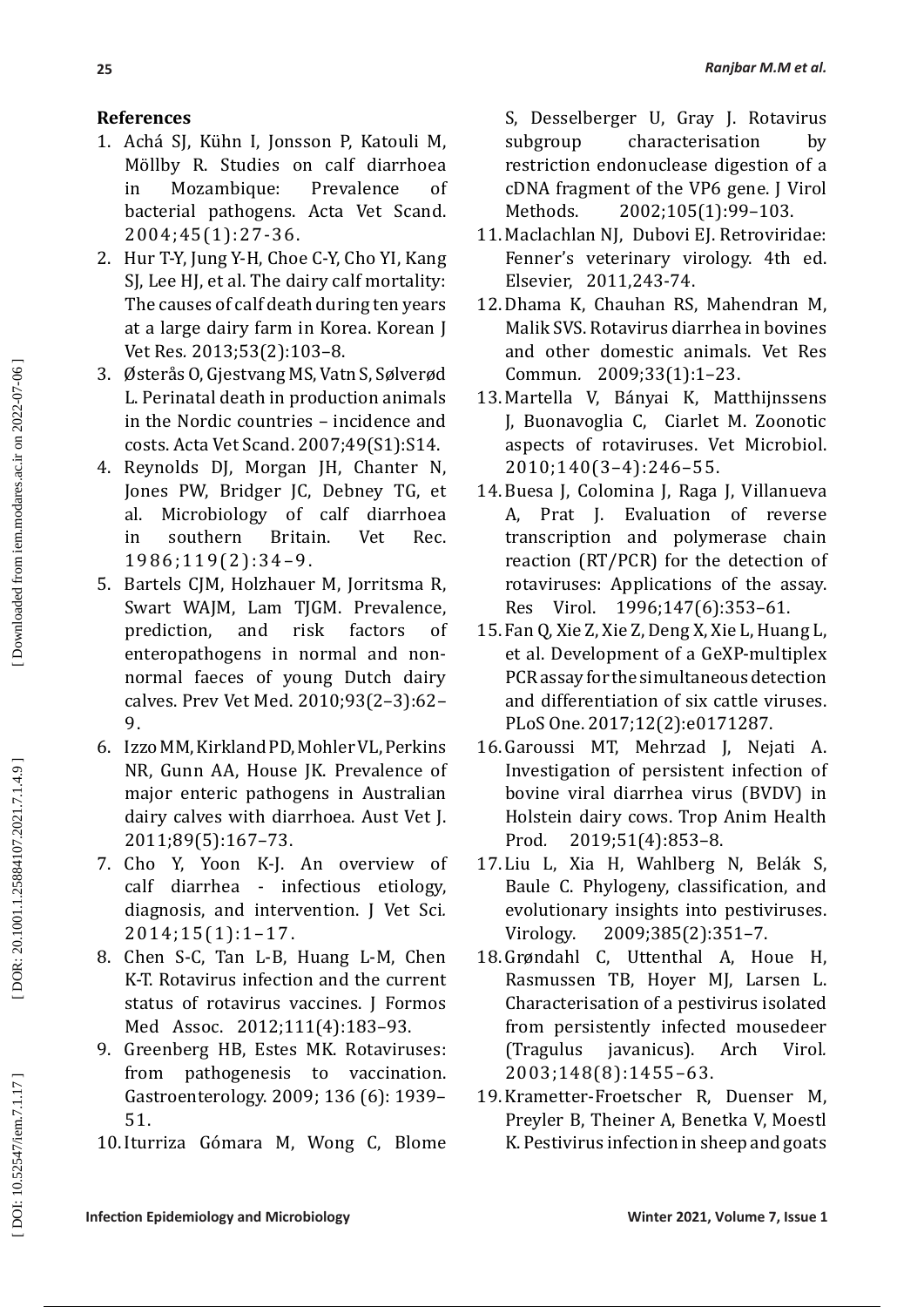in West Austria. Vet J *.* 2010;186(3):342– 6.

- 20. Saa LR, Perea A, García-Bocanegra I, Arenas AJ, Jara DV, Ramos R, et al. Seroprevalence and risk factors associated with bovine viral diarrhea virus (BVDV) infection in non-vaccinated dairy and dual purpose cattle herds in Ecuador. Trop Anim Health Prod. 2012;44(3):645–9.
- 21. Shirvani E, Lotfi M, Kamalzadeh M, Noaman V, Bahriari M, Morovati H, et al. Seroepidemiological study of bovine respiratory viruses (BRSV, BoHV-1, PI-3V, BVDV, and BAV-3) in dairy cattle in central region of Iran (Esfahan province). Trop Anim Health Prod *.* 2012;44(1):191–5.
- 22.Hemmatzadeh F, Boardman W, Alinejad A, Hematzade A, Moghadam MK. Molecular and serological survey of selected viruses in free-ranging wild ruminants in Iran. PLoS One. 2016;11(12):e0168756.
- 23.Nelson DD, Duprau JL, Wolff PL, Evermann JF. Persistent bovine viral diarrhea virus infection in domestic and wild small ruminants and camelids including the mountain goat (Oreamnos<br>americanus). Front Microbiol. americanus). 2016;6:1415.
- 24. Ghaemmaghami S, Ahmadi M, Deniko A, Mokhberosafa L, Bakhshesh M. Serological study of BVDV and BHV-1 infections in industrial dairy herds of Arak, Iran. Iran J Vet Sci Technol. 2013;5(2):53–61.
- 25.Houe H. Epidemiological features and economical importance of bovine virus diarrhoea virus (BVDV) infections. Vet Microbiol. 1999;64(2–3):89–107.
- 26. Mayameei A, Mohammadi G, Yavari S, Afshari E, Omidi A. Evaluation of relationship between rotavirus and coronavirus infections with calf

diarrhea by capture ELISA. Comp Clin Path. 2010;19(6):553-7.

- 27. Madadgar O, Nazaktabar A, Keivanfar H, Zahraei Salehi T, Lotfollah Zadeh S. Genotyping and determining the distribution of prevalent G and P types of group A bovine rotaviruses between 2010 and 2012 in Iran. Vet Microbiol *.* 2015;179(3–4):190–6.
- 28. Mayameii A, Shapouri MRSA, Ghorbanpour M, Hajikolaei MRH, Keyvanfar H. Molecular G typing of bovine rotaviruses in Iran. Pakistan J<br>Biol Sci. 2007:10(19):3466-9. Biol Sci. 2007;10(19):3466–9.
- 29. Vilcek S, Herring AJ, Herring JA, Nettleton PF, Lowings JP, Paton DJ. Pestiviruses isolated from pigs, cattle and sheep can be allocated into at least three genogroups using polymerase chain reaction and restriction endonuclease analysis. Arch Virol. 1994;136(3– 4):309–23.
- 30. Ghorbanpour M, Keyvanfar H, Shapouri SA. The dsRNA electrophoretype of some isolated Iranian calf rotaviruses. Arch Razi Inst *.* 2004;58(1):85–9.
- 31. Pourasgari F, Kaplon J, Karimi-Naghlani S, Fremy C, Otarod V, Ambert-Balay K, et al. The molecular epidemiology of bovine rotaviruses circulating in Iran: A two-year study. Arch Virol *.* 2016;161(12):3483–94.
- 32. Lotfi M, Bakhshesh M, Fallahi R. Isolation and G-typing of rotaviruses from diarrheal calves in Tehran and Alborz provinces, Iran. Arch Razi Inst. 2015;70(4):237–43.
- 33. Basera SS, Singh R, Vaid N, Sharma K, Chakravarti S, Malik YP. Detection of rotavirus infection in bovine calves by RNA-PAGE and RT-PCR. Indian J Virol. 2010;21(2):144–7.
- 34. Swiatek DL, Palombo EA, Lee A, Coventry MJ, Britz ML, Kirkwood CD. Detection and analysis of bovine rotavirus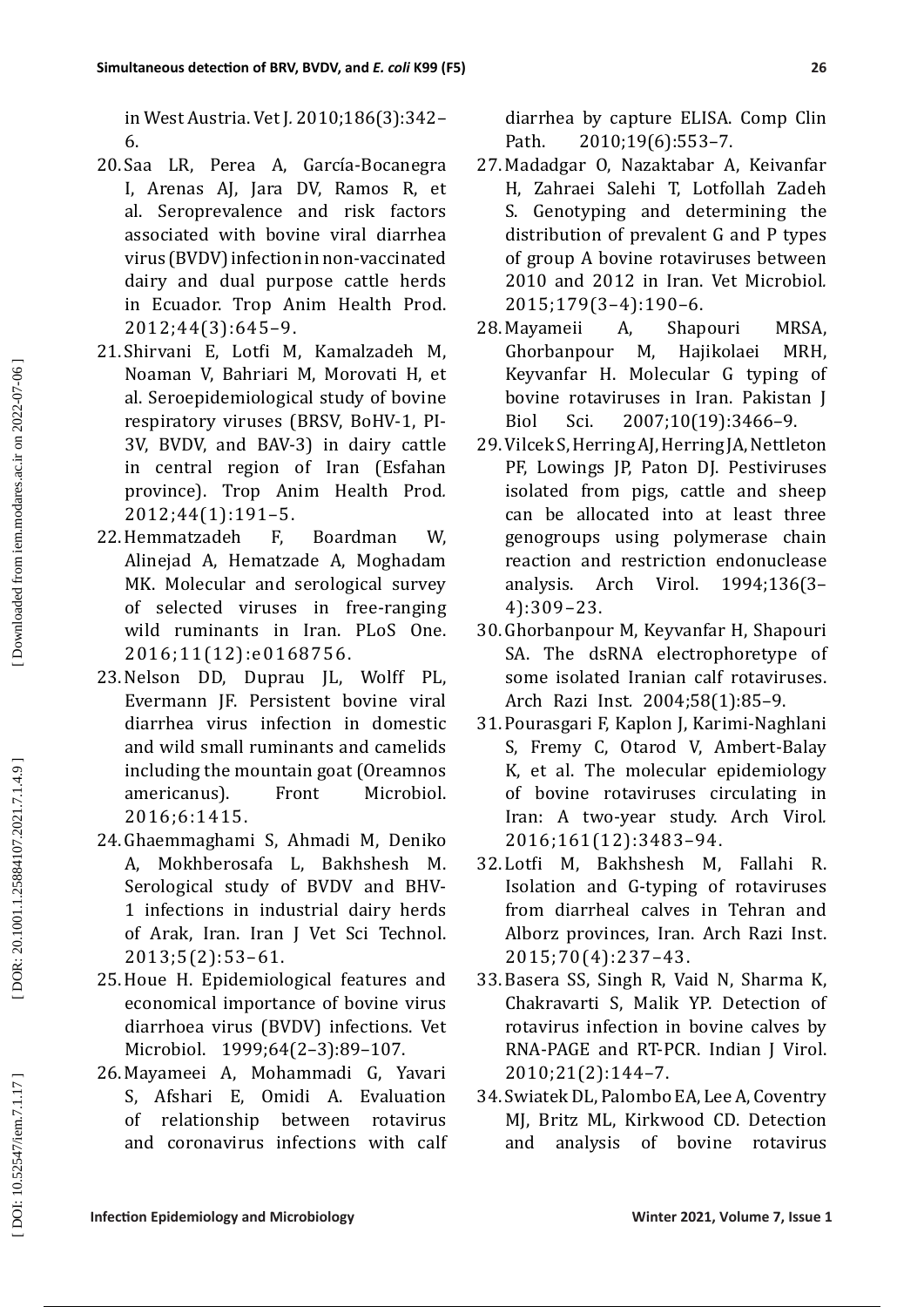strains circulating in Australian calves during 2004 and 2005. Vet Microbiol. 2010;140(1–2):56–62.

- 35. Monini M, Cappuccini F, Battista P, Falcone E, Lavazza A, Ruggeri FM. Molecular characterization of bovine rotavirus strains circulating in northern<br>Italy. 2003-2005. Vet Microbiol. Italy, 2003-2005. *.* 2008;129(3–4):384–9.
- 36.Hassine-Zaafrane M, Sdiri-Loulizi K, Ben Salem IB, Kaplon J, Ayouni S, Ambert-Balay K, et al. The molecular epidemiology of circulating rotaviruses: three-year surveillance in the region of Monastir, Tunisia. BMC Infect Dis *.* 2011;11(1):266.
- 37. Sdiri-Loulizi K, Gharbi-Khélifi H, de Rougemont A, Chouchane S, Sakly N, Ambert-Balay K, et al. Acute infantile gastroenteritis associated with human enteric viruses in Tunisia. J Clin Microbiol. 2008;46(4):1349–55.
- 38. Eesteghamati A, Gouya M, Keshtkar A, Najafi L, Zali MR, Sanaei M, et al. Sentinel hospital-based surveillance of rotavirus diarrhea in iran. J Infect Dis. 2009;200 (Suppl-1):S244-7.
- 39.Khalili B, Cuevas LE, Reisi N, Dove W, Cunliffe NA, Hart CA, et al. Epidemiology of rotavirus diarrhoea in Iranian children. J Med Virol. 2004;73(2):309– 12.
- 40. Zarnani AH, Modarres S, Jadali F, Sabahi F, Moazzeni SM, Vazirian F. Role of rotaviruses in children with acute diarrhea in Tehran, Iran. J Clin Virol. 2004;29(3):189–93.
- 41. Carbonero A, Maldonado A, Perea A, García-Bocanegra I, Borge C, Torralbo A, et al. Factores de riesgo del síndrome respiratorio bovino en terneros lactantes de Argentina. Arch Zootec *.* 2011;60(229):41–51.
- 42. Scharnböck B, Roch F-F, Richter V, Funke C, Firth CL, Obritzhauser W, et al. A meta-

analysis of bovine viral diarrhoea virus (BVDV) prevalences in the global cattle population. Sci Rep *.* 2018;8(1):1-5.

- 43. Zhong F, Li N, Huang X, Guo Y, Chen H, Wang X, et al. Genetic typing and epidemiologic observation of bovine viral diarrhea virus in Western China. Virus Genes. 2011;42(2):204–7.
- 44. Bhudevi B, Weinstock D. Detection of bovine viral diarrhea virus in formalin fixed paraffin embedded tissue sections by real time RT-PCR (Taqman). J Virol Methods. 2003;109(1):25–30.
- 45. Brodersen BW. Bovine respiratory syncytial virus. Vet Clin North Am Food Anim Pract. 2010;26(2):323–33.
- 46. Svensson C, Liberg P. The effect of group size on health and growth rate of Swedish dairy calves housed in pens with automatic milk-feeders. Prev Vet<br>Med. 2006;73(1):43-53. Med. 2006;73(1):43–53.
- 47.Khodakaram-Tafti A, Mohammadi A, Farjani Kish GH. Molecular characterization analysis of bovine viral diarrhea virus in dairy herds of Fars province, Iran. Iran J Vet Res. 2016; 17(2): 89–97.
- 48. Canal CW, Hotzel I, de Almeida LL, Roehe PM, Masuda A. Differentiation of classical swine fever virus from ruminant pestiviruses by reverse transcription and polymerase chain<br>reaction (RT-PCR). Vet Microbiol. reaction (RT-PCR). Vet *.* 1996;48(3–4):373–9.
- 49.Deregt D, Carman PS, Clark RM, Burton KM, Olson WO, Gilbert SA. A comparison of polymerase chain reaction with and without RNA extraction and virus isolation for detection of bovine viral diarrhea virus in young calves. J Vet Diagn Invest. 2002;14(5):433–7.
- 50.Kim SG, Dubovi EJ. A novel simple onestep single-tube RT-duplex PCR method with an internal control for detection of bovine viral diarrhoea virus in bulk

[DOR: 20.1001.1.25884107.2021.7.1.4.9]